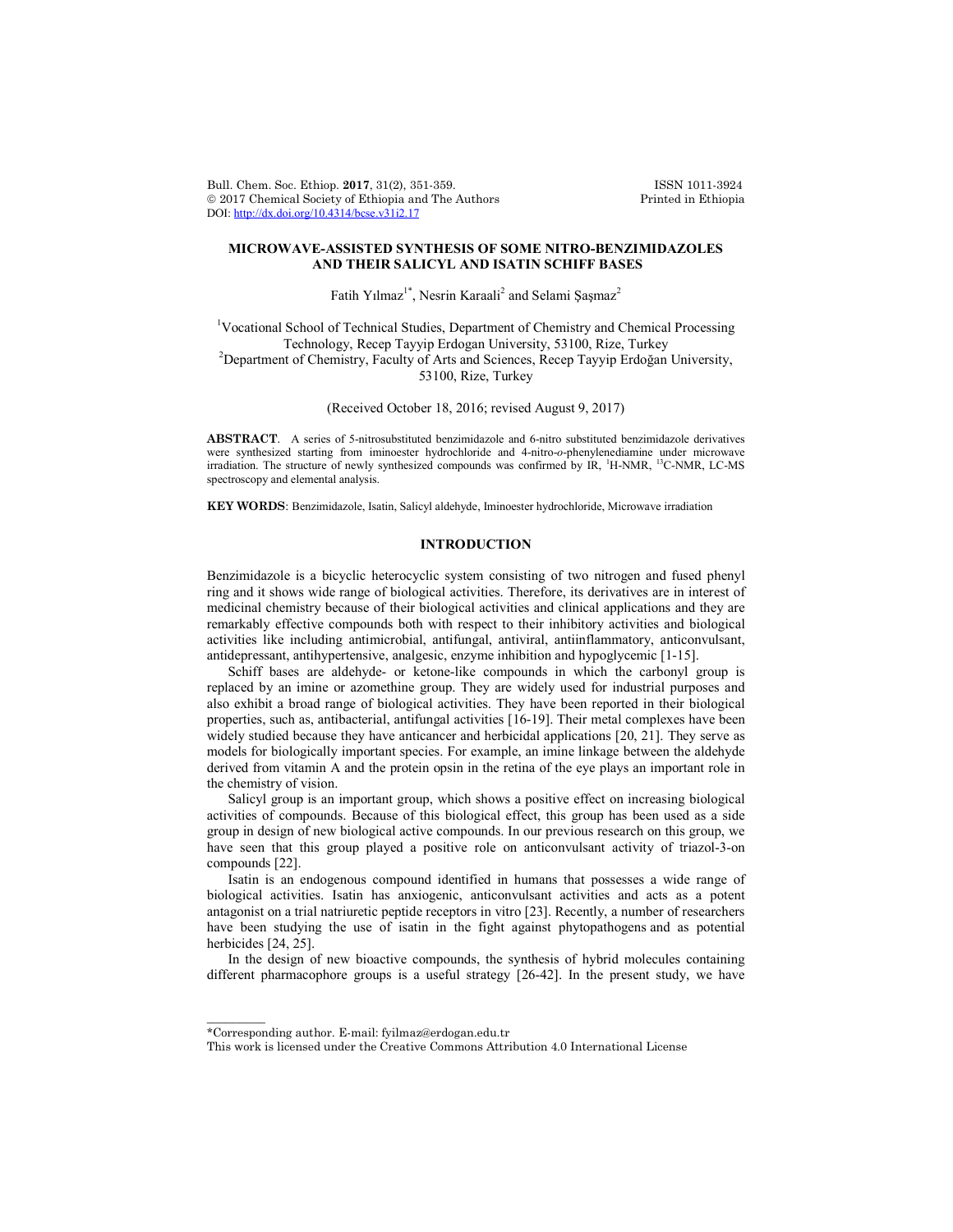synthesized some 5(6)-nitro benzimidazoles and their salicyl and isatin Schiff bases, which are important pharmacophores in drug design, by using microwave irradiation.

# **EXPERIMENTAL**

All the chemicals were supplied from Merck, Aldrich and Alfa Aesar. Melting points were determined on capillary tubes on Buchi oil heating melting point apparatus and uncorrected. <sup>1</sup>H NMR and <sup>13</sup>C NMR spectra were performed on Varian-Mercury 400 MHz spectrometer in DMSO-*d6*. The elemental compositions were determined on a Carlo Erba 1106 CHN analyser; the experimental values were in agreement  $(\pm 0.4 \%)$  with calculated ones.All reactions were monitored by TLC using precoated aluminum sheets (silica gel 60 F 2.54 0.2 mm thickness). A mono mode CEM-Discover Microwave was used in the standard configuration as delivered, including proprietary software. All experiments were carried out in microwave process vials (30 mL) with control of the temperature by infrared detection temperature sensor.

# *Synthesis of compounds 5a-f*

*Conventional method.* A mixture of compounds **4a**, **b** (0.01 mol) and corresponding salicyl aldehyde derivative (0.012 mol) in ethanol (25 mL, containing 0.5 mL of acetic acid) was refluxed for 6 hours. After completion of the reaction (monitored by TLC, ethyl acetate/hexane, 4:1), the mixture was cooled to room temperature and a solid was apperared. This product was filtrated off, dried and recrystallized from ethanol to obtain the pure product.

*Microwave method.* A mixture of compound **4a**, **b** (0.01 mol) and corresponding salicyl aldehyde derivative (0.012 mol) was prepared in ethanol (10 mL, containing 0.5 mL of acetic acid) in a microwave process vial (30 mL). Then, the mixture was subjected to microwave irradiation at 120 °C for 8 min. After completion of the reaction (monitored by TLC, ethyl acetate/hexane, 4:1), above purification procedures were applied to obtain the product.

*2-[2-(4-Methylbenzyl)-5(6)-nitro-1H-benzimidazol-1-yl]-N'-[(2-hydroxyphenyl)methylidene]acetohydrazide (5a)*. <sup>1</sup>H NMR (400 MHZ, DMSO-*d<sub>6</sub>*) (δ, ppm): 12.06 (s, 1H, NH), 10.16 (s, 1H, OH), 8.23-8.04 (s, 1H, CH, E/Z geometrical isomer, E/Z ratio 72/28), 7.80-7.56 (m, 2H, Ar-H), 7.38-7.21 (m, 4H, Ar-H), 7.19-6.89 (m, 5H, Ar-H), 5.47+5.03 (s, 2H, NCH2, trans and cis amid conformer, cis/trans ratio 73/27), 4.22 (s, 2H, CH<sub>2</sub>), 2.06 (s, 3H, CH<sub>3</sub>). <sup>13</sup>C NMR (400 MHZ, DMSO-*d*<sub>6</sub>) (δ, ppm): 163.7 (C=O), 153.2 (C=N<sub>benzimidazole</sub>), 145.3 (N=CH), 142.7, 140.6, 137.6, 135.8, 131.3, 130.1, 129.9, 128.5, 127.3, 125.6, 124.9, 123.4, 121.6, 118.6, 109.5 (Ar-C), 49.5 (NCH<sub>2</sub>), 35.1 (CH<sub>2</sub>), 20.1 (CH<sub>3</sub>). Elemental analysis (% calculated/found) for  $C_{24}H_{21}N_5O_4$  (MW 443.45) C: 65.00/64.86, H: 4.77/4.69, N: 15.79/15.71.

*2-[2-(4-Chlorobenzyl)-5(6)-nitro-1H-benzimidazol-1-yl]-N'-[(2-hydroxyphenyl)methylidene]acetohydrazide (5b)*. <sup>1</sup>H NMR (400 MHZ, DMSO-*d<sub>6</sub>*) (δ, ppm): 11.11 (s, 1H, NH), 10.16 (s, 1H, OH), 8.31-8.11 (s, 1H, CH, E/Z geometrical isomer, E/Z ratio 75/25), 7.91-7.53 (m, 2H, Ar-H), 7.38-7.23 (m, 4H, Ar-H), 7.15-6.90 (m, 5H, Ar-H), 5.51+5.10 (s, 2H, NCH2, trans and cis amid conformer, cis/trans ratio 76/24), 4.20 (s, 2H, CH<sub>2</sub>). <sup>13</sup>C NMR (400 MHZ, DMSO-*d*<sub>6</sub>) (δ, ppm): 165.1 (C=O), 155.0 (C=Nbenzimidazole), 146.0 (N=CH), 143.1, 141.2, 139.1, 136.0, 133.7, 131.0, 129.6, 129.1, 127.0, 125.0, 124.1, 123.0, 122.7, 118.6, 108.1 (Ar-C), 49.9 (NCH2), 35.3 (CH2). Elemental analysis (% calculated/found) for  $C_{23}H_{18}C_{18}O_4$  (MW 463.87) C: 59.55/59.48, H: 3.91/3.82, N: 15.10/15.02.

*2-[2-(4-Methylbenzyl)-5(6)-nitro-1H-benzimidazol-1-yl]-N'-[(5-chloro-2-hydroxyphenyl)methylidene]acetohydrazide (5c)*. 1 H NMR (400 MHZ, DMSO-*d6*) (δ, ppm): 11.13 (s, 1H, NH), 10.17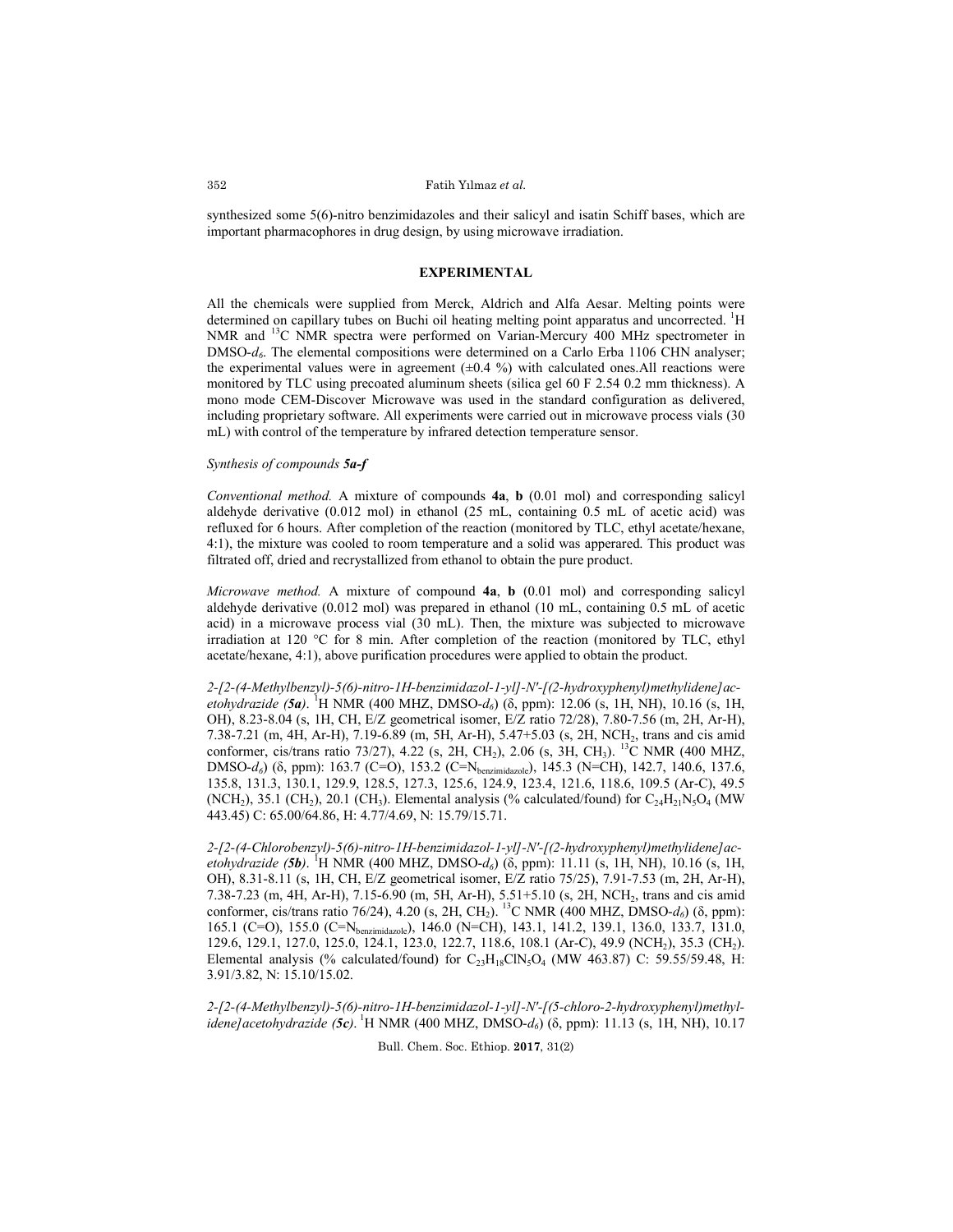(s, 1H, OH), 8.36-8.19(s, 1H, CH, E/Z geometrical isomer, E/Z ratio 78/22), 7.97-7.63 (m, 1H, Ar-H), 7.46-7.39 (m, 4H, Ar-H), 7.28-7.03 (m, 5H, Ar-H), 5.58+5.15 (s, 2H, NCH<sub>2</sub>, trans and cis amid conformer, cis/trans ratio 76/24), 4.20 (s, 2H, CH<sub>2</sub>), 2.01 (s, 3H, CH<sub>3</sub>). <sup>13</sup>C NMR (400 MHZ, DMSO- $d_6$ ) (δ, ppm): 165.9 (C=O), 156.8 (C=N<sub>benzimidazole</sub>), 146.0 (N=CH), 143.1, 142.1, 138.9, 136.7, 136.0, 134.2, 133.4, 132.3, 129.0, 126.5, 124.1, 122.1, 120.8, 120.0, 118.6 (Ar-C), 49.5 (NCH<sub>2</sub>), 35.1 (CH<sub>2</sub>), 20.1 (CH<sub>3</sub>). Elemental analysis (% calculated/found) for  $C_{24}H_{20}CN_5O_4$  (MW 477.90) C: 60.32/60.26, H: 4.22/4.13, N: 14.65/14.57.

*2-[2-(4-Chlorobenzyl)-5(6)-nitro-1H-benzimidazol-1-yl]-N'-[(5-chloro-2-hydroxyphenyl)methylidene]acetohydrazide (5d)*. 1 H NMR (400 MHZ, DMSO-*d6*) (δ, ppm): 11.72 (s, 1H, NH), 10.46 (s, 1H, OH), 8.74-8.11(s, 1H, CH, E/Z geometrical isomer, E/Z ratio 75/25), 7.99-7.60 (m, 1H, Ar-H), 7.51-7.40 (m, 3H, Ar-H), 7.32-7.11 (m, 5H, Ar-H), 5.61+5.22 (s, 2H, NCH2, trans and cis amid conformer, cis/trans ratio 76/24), 4.25 (s, 2H, CH<sub>2</sub>). <sup>13</sup>C NMR (400 MHZ, DMSO- $d_6$ ) (δ, ppm): 166.7 (C=O), 157.3 (C=Nbenzimidazole), 147.3 (N=CH), 145.1, 143.6, 140.1, 138.9, 137.0, 135.2, 134.4, 133.1, 128.0, 125.5, 122.0, 120.1, 119.8, 119.0, 118.3 (Ar-C), 49.4 (NCH2), 35.1 (CH<sub>2</sub>). Elemental analysis (% calculated/found) for  $C_{24}H_{20}CIN_5O_4$  (MW 498.31) C: 55.44/55.38, H: 3.44/3.37, N: 14.05/14.01.

*2-[2-(4-Methylbenzyl)-5(6)-nitro-1H-benzimidazol-1-yl]-N'-[(5-bromo-2-hydroxyphenyl)methylidene]acetohydrazide (5e)*. 1 H NMR (400 MHZ, DMSO-*d6*) (δ, ppm): 11.76 (s, 1H, NH), 10.19 (s, 1H, OH), 8.41-8.77 (s, 1H, CH, E/Z geometrical isomer, E/Z ratio 73/27), 7.99-7.81 (m, 1H, Ar-H), 7.46-7.32 (m, 2H, Ar-H), 7.29-7.07 (m, 6H, Ar-H), 5.60+5.29 (s, 2H, NCH<sub>2</sub>, trans and cis amid conformer, cis/trans ratio 79/21), 4.22 (s, 2H, CH<sub>2</sub>), 2.12 (s, 3H, CH<sub>3</sub>). <sup>13</sup>C NMR (400 MHZ, DMSO-d<sub>6</sub>) (δ, ppm): 168.0 (C=O), 155.1 (C=N<sub>benzimidazole</sub>), 149.0 (N=CH), 144.1, 140.1, 137.1, 136.7, 135.3, 135.0, 134.4, 133.1, 128.2, 127.5, 126.1, 124.1, 122.8, 120.0, 118.1 (Ar-C), 48.1 (NCH<sub>2</sub>), 36.3 (CH<sub>2</sub>), 22.3 (CH<sub>3</sub>). Elemental analysis (% calculated/found) for C24H20BrN5O4 (MW 522.35) C: 55.18/55.06, H: 3.86/3.78, N: 13.41/13.34.

*2-[2-(4-Chlorobenzyl)-5(6)-nitro-1H-benzimidazol-1-yl]-N'-[(5-bromo-2-hydroxyphenyl)methylidene]acetohydrazide (5f)*. 1 H NMR (400 MHZ, DMSO-*d6*) (δ, ppm): 11.72 (s, 1H, NH), 10.46 (s, 1H, OH), 8.74-8.11(s, 1H, CH, E/Z geometrical isomer, E/Z ratio 75/25), 7.99-7.60 (m, 1H, Ar-H), 7.51-7.40 (m, 3H, Ar-H), 7.32-7.11 (m, 5H, Ar-H), 5.61+5.22 (s, 2H, NCH2, trans and cis amid conformer, cis/trans ratio 76/24), 4.25 (s, 2H, CH<sub>2</sub>). <sup>13</sup>C NMR (400 MHZ, DMSO-d<sub>6</sub>) (δ, ppm): 166.7 (C=O), 157.3 (C=Nbenzimidazole), 147.3 (N=CH), 145.1, 143.6, 140.1, 138.9, 137.0, 135.2, 134.4, 133.1, 128.0, 125.5, 122.0, 120.1, 119.8, 119.0, 118.3 (Ar-C), 49.4 (NCH2), 35.1 (CH<sub>2</sub>). Elemental analysis (% calculated/found) for  $C_{23}H_{17}BrCN_5O_4$  (MW 542.77) C: 50.90/50.82, H: 3.16/3.08, N: 12.90/12.82.

#### *Synthesis of compounds 6a-d*

*Conventional method.* A mixture of compounds **4a**, **b** (0.01 mol) and corresponding isatin derivatives (0.011 mol) in ethanol (25 mL, containing 0.5 mL of acetic acid) was refluxed for 8 hours. After completion of the reaction (monitored by TLC, ethyl acetate/hexane, 5:2), the mixture was cooled to room temperature. The appeared solid was filtrated off, washed with hot ethanol and dried to obtain the pure product.

*Microwave method.* A mixture ofcompound **4a**, **b** (0.01 mol) and corresponding isatin derivative (0.011 mol) was prepared in ethanol (10 mL, containing 0.5 mL of acetic acid) in a microwave process vial (30 mL). Then, the mixture was subjected to microwave irradiation at 130 °C for 10 min. After completion of the reaction (monitored by TLC, ethyl acetate/hexane, 5:2), above purification procedures were applied to obtain the product.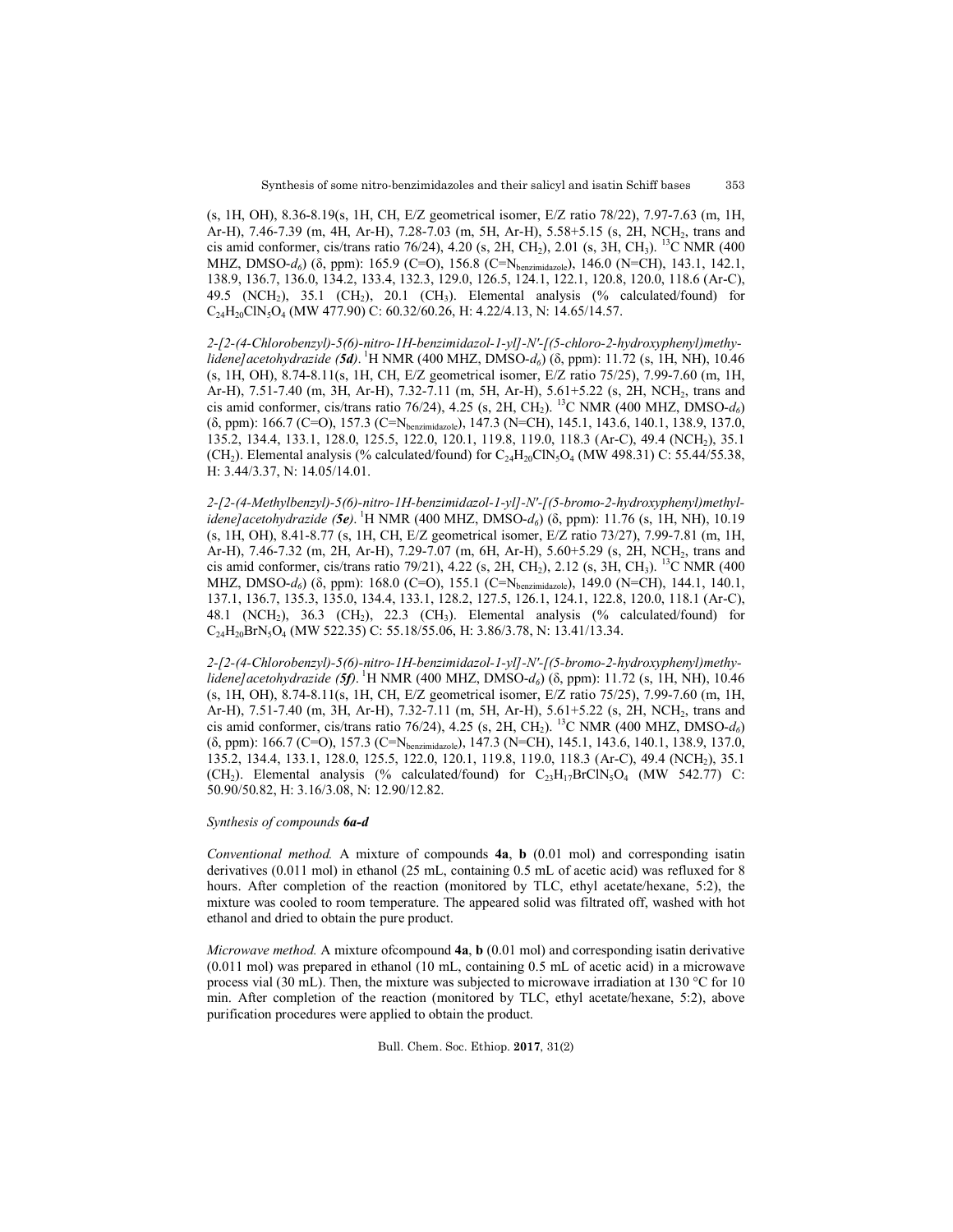#### Fatih Yılmaz *et al.*

*2-[2-(4-Methylbenzyl)-5(6)-nitro-1H-benzimidazol-1-yl]-N'-[2-oxo-1,2-dihydro-3H-indol-3-ylidene]acetohydrazide (6a)*. <sup>1</sup> H NMR (400 MHZ, DMSO-*d6*) (δ, ppm): 11.95 (s, 1H, NH), 11.70 (s, 1H, NH), 8.02-7.73 (m, 2H, Ar-H), 7.62-7.43 (m, 2H, Ar-H), 7.33-7.16 (m, 3H, Ar-H), 7.06-  $6.77$  (m, 4H, Ar-H),  $5.55+5.27$  (s, 2H, NCH<sub>2</sub>, trans and cis amid conformer, cis/trans ratio 79/21), 4.16 (s, 2H, CH2), 2.03 (s, 3H, CH3). 13C NMR (400 MHZ, DMSO-*d6*) (δ, ppm): 167.2 (C=O), 164.1 (C=O), 156.7 (C=Nbenzimidazole), 146.1 (N=CH), 144.2, 143.5, 141.7, 139.2, 137.6, 135.5, 135.0, 131.8, 129.0, 128.7, 127.1, 125.3, 124.3, 122.5, 118.1, 117.3, 116.0 (Ar-C), 50.1 (NCH<sub>2</sub>), 33.7 (CH<sub>2</sub>), 21.1 (CH<sub>3</sub>). Elemental analysis (% calculated/found) for  $C_{25}H_{20}N_6O_4$  (MW 468.46) C: 64.10/64.02, H: 4.30/4.21, N: 17.94/17.82.

*2-[2-(4-Chlorobenzyl)-5(6)-nitro-1H-benzimidazol-1-yl]-N'-[2-oxo-1,2-dihydro-3H-indol-3-ylidene]acetohydrazide (6b)*. <sup>1</sup> H NMR (400 MHZ, DMSO-*d6*) (δ, ppm): 11.79 (s, 1H, NH), 11.18 (s, 1H, NH), 8.09-7.64 (m, 3H, Ar-H), 7.58-7.39 (m, 3H, Ar-H), 7.33-7.10 (m, 2H, Ar-H), 7.03- 6.81 (m, 3H, Ar-H), 5.59+5.31 (s, 2H, NCH2, trans and cis amid conformer, cis/trans ratio 80/20), 4.19 (s, 2H, CH2). 13C NMR (400 MHZ, DMSO-*d6*) (δ, ppm): 169.1 (C=O), 165.0 (C=O), 158.0 (C=Nbenzimidazole), 147.3 (N=CH), 145.0, 144.1, 143.2, 140.3, 138.1, 136.4, 134.0, 130.1, 128.6, 128.0, 127.2, 124.9, 124.0, 121.2, 119.6, 118.0, 115.3 (Ar-C), 51.6 (NCH2), 34.2 (CH<sub>2</sub>). Elemental analysis (% calculated/found) for  $C_{24}H_{14}CIN_6O_4$  (MW 488.88) C: 58.96/58.85, H: 3.50/3.43, N: 17.19/17.08.

*2-[2-(4-Methylbenzyl)-5(6)-nitro-1H-benzimidazol-1-yl]-N'-[5-nitro-2-oxo-1,2-dihydro-3H-indol-3-ylidene]acetohydrazide (6c)*. <sup>1</sup> H NMR (400 MHZ, DMSO-*d6*) (δ, ppm): 12.02 (s, 1H, NH), 11.84 (s, 1H, NH), 8.11-7.91 (m, 3H, Ar-H), 7.82-7.63 (m, 2H, Ar-H), 7.53-7.36 (m, 2H, Ar-H), 7.26-6.87 (m, 3H, Ar-H), 5.58+5.28 (s, 2H, NCH2, trans and cis amid conformer, cis/trans ratio 79/21), 4.19 (s, 2H, CH2), 2.11 (s, 3H, CH3). 13C NMR (400 MHZ, DMSO-*d6*) (δ, ppm): 171.2 (C=O), 167.1 (C=O), 159.3 (C=N<sub>benzimidazole</sub>), 148.1 (N=CH), 146.7, 145.5, 142.2, 141.0, 138.7, 136.1, 134.5, 133.6, 130.8, 128.9, 126.2, 125.6, 123.5, 121.4, 119.9, 115.3, 110.0 (Ar-C), 52.4 (NCH<sub>2</sub>), 31.9 (CH<sub>2</sub>), 20.6 (CH<sub>3</sub>). Elemental analysis (% calculated/found) for  $C_{25}H_{19}N_7O_6$  (MW 513.46) C: 58.48/58.41, H: 3.73/3.62, N: 19.10/18.98.

*2-[2-(4-Chlorobenzyl)-5(6)-nitro-1H-benzimidazol-1-yl]-N'-[5-nitro-2-oxo-1,2-dihydro-3H-indol-3-ylidene]acetohydrazide (6d)*. <sup>1</sup> H NMR (400 MHZ, DMSO-*d6*) (δ, ppm): 12.05 (s, 1H, NH), 11.79 (s, 1H, NH), 8.19-7.79 (m, 2H, Ar-H), 7.68-7.41 (m, 3H, Ar-H), 7.35-7.06 (m, 2H, Ar-H), 7.00-6.80 (m, 3H, Ar-H), 5.62+5.40 (s, 2H, NCH2, trans and cis amid conformer, cis/trans ratio 76/24), 4.21 (s, 2H, CH2). 13C NMR (400 MHZ, DMSO-*d6*) (δ, ppm): 172.0 (C=O), 167.2 (C=O), 159.3 (C=N<sub>benzimidazole</sub>), 148.1 (N=CH), 146.3, 145.2, 144.3, 142.2, 139.3, 138.1, 136.3, 133.5, 129.1, 127.9, 126.7, 123.9, 122.1, 120.3, 118.9, 117.3, 114.3 (Ar-C), 51.6 (NCH2), 34.2 (CH<sub>2</sub>). Elemental analysis (% calculated/found) for  $C_{24}H_{14}CIN_6O_4$  (MW 533.88) C: 53.99/53.90, H: 3.02/2.91, N: 18.36/18.27.

### **RESULTS AND DISCUSSION**

The targeted isatin and salicylschiff bases of 5(6)-nitro benzimidazoles (**5a-f** and **6a-d**) were prepared as shown in Scheme 1. Firstly, 5(6)-nitrobenzimidazoleacetohydrazides (**4a**,**b**) were synthesized according to the literature [43]. Secondly, various salicyl aldehyde derivatives were reacted with the compound **4a**, **b** in ethanol with catalytic amount of glacial acetic acid to obtain the salicyl Schiff bases of 5(6)-nitrobenzimidazoles (**5a-f**). The lastly, isatin and 5-nitroisatin, separately, were reacted with compounds **4a**, **b** in the same condition with compounds **5a-f** (Scheme 1). The synthesis of these target compounds performed under microwave irradiation and by using conventional heating procedure. The results of these two methods were compared (Table 1).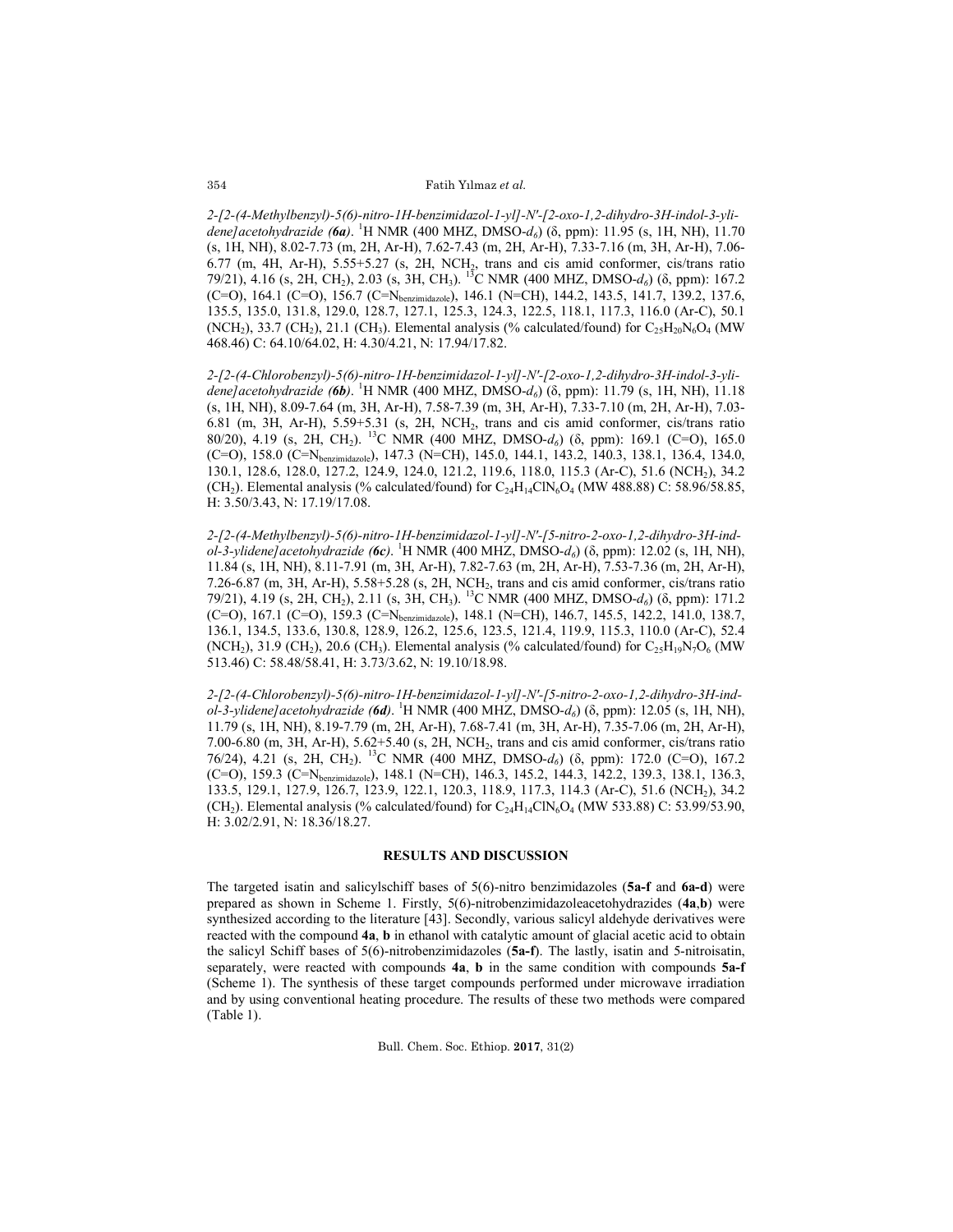

|                | R   | R |           | R               | $\bf R$ | R               |
|----------------|-----|---|-----------|-----------------|---------|-----------------|
| 4a             | CH, |   | 5e        | CH <sub>3</sub> | Br      |                 |
| 4 <sub>b</sub> |     |   | 5f        | Cl              | Br      |                 |
| 5a             | CH3 | п | 6a        | CH <sub>3</sub> |         | Н               |
| <b>5b</b>      | U   | п | 6b        | Cl              |         | п               |
| 5c             | CH3 | U | <b>6c</b> | CH <sub>3</sub> |         | NO <sub>2</sub> |
| 5d             |     | U | <b>6d</b> | Cl              |         | NO,             |

Scheme 1. Synthetic route for the benzimidazole derivatives containing salicyl and isatin moieties.

Table 1. Comparison of yield and reaction time of compounds **5a-f** and **6a-d**.

|                | Melting point |            | Microwave heating | Conventional heating |               |
|----------------|---------------|------------|-------------------|----------------------|---------------|
| Compound       | $^{\circ}$ C) | Time (min) | Yield $(\% )$     | Time (hour)          | Yield $(\% )$ |
| 5a             | 247-248       | 8          | 86                |                      | 76            |
| 5 <sub>b</sub> | 253-254       | 8          | 78                |                      | 68            |
| 5c             | 229-230       | 8          | 82                |                      | 75            |
| 5d             | 213-214       | 8          | 84                |                      | 79            |
| 5e             | 220-221       | 8          | 81                |                      | 73            |
| 5f             | 232-233       | 8          | 93                |                      | 78            |
| 6а             | 200-201       | 10         | 73                |                      | 58            |
| 6b             | 216-217       | 10         | 76                |                      | 60            |
| 6с             | 236-237       | 10         | 71                |                      | 51            |
| 6d             | 208-209       | 10         | 79                | 8                    | 55            |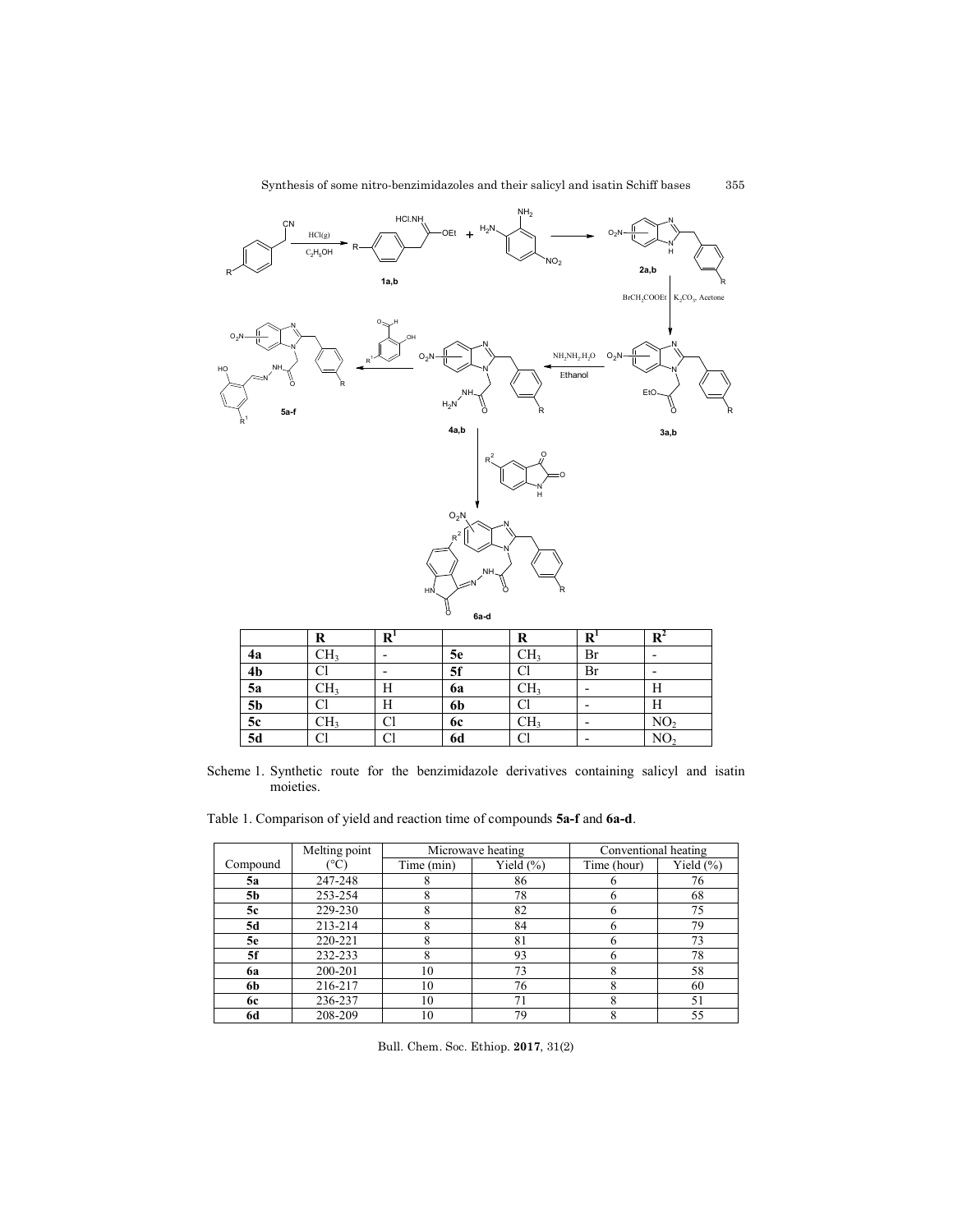Fatih Yılmaz *et al.*

Spectral investigations of newly synthesized compounds are suitable with the proposed structures. <sup>1</sup>H NMR spectra of each compounds showed characteristic signals. N=CH and OH, coming from salicyl moiety, signals were shown at about 8.5 ppm and  $10.0$  ppm in  $\mathrm{^{1}H}$  NMR spectra of compounds  $5a-f$ . NCH<sub>2</sub> signals were shown at about 5.0 ppm <sup>1</sup>H NMR spectra of compounds **5a-f** and **6a-d**. NH signal of isatin moiety in compounds **6a-d** was shown at about 11.5 ppm.



Scheme 2. *E/Z* geometrical isomer and *cis/trans* amid conformer of compounds **5a-g**.



Figure 1. <sup>1</sup> H-NMR spectra of compound **5a**.

Bull. Chem. Soc. Ethiop. **2017**, 31(2)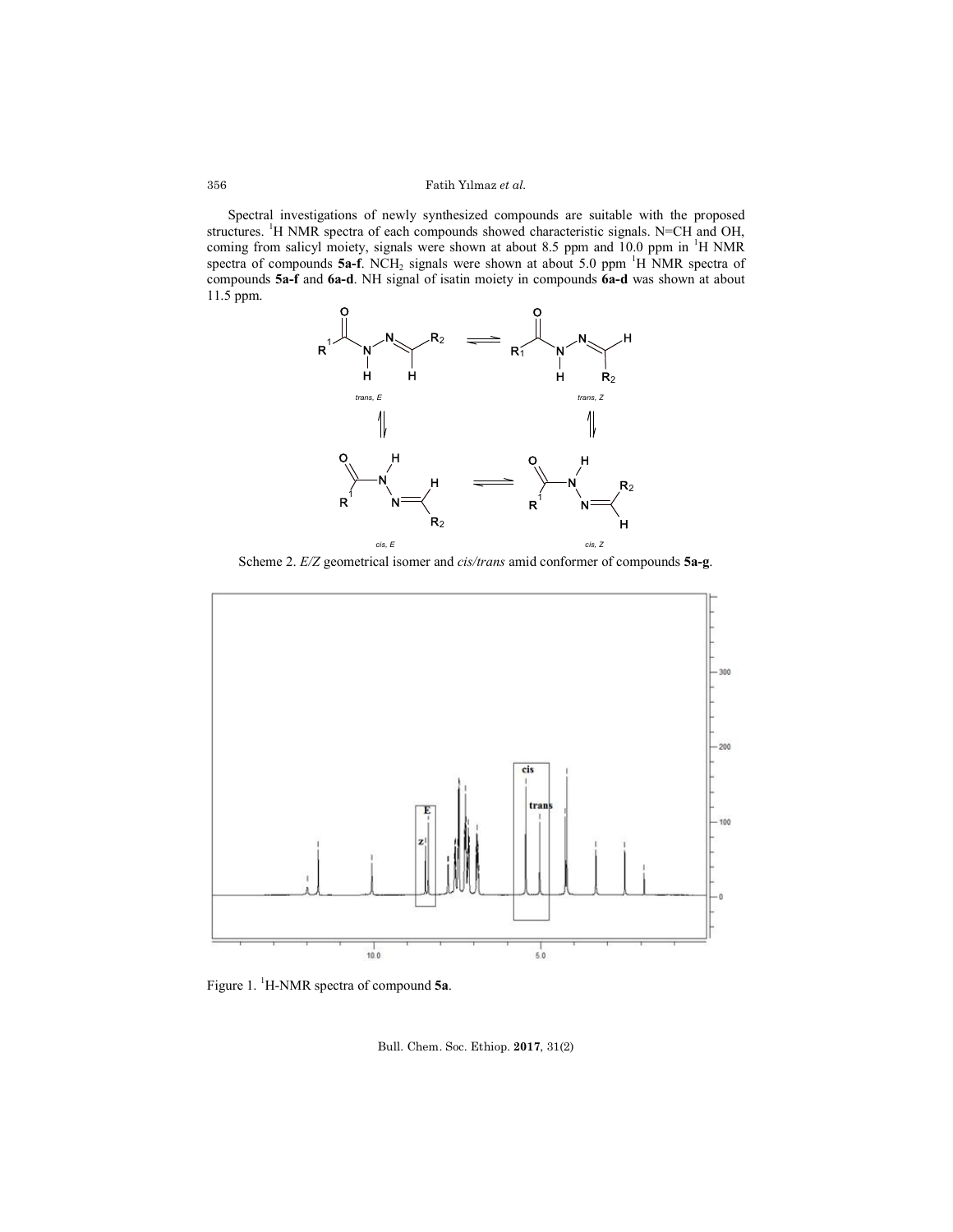When <sup>1</sup>H-NMR spectra of the compounds have been compared, it has been seen that some of the protons have 2 sets of signal at different ppm. This is because of the compounds, which have arylene-hydrazide structure, exist as *E/Z* geometrical isomer from C=N double bond and *cis/trans* amide conformer at the CO-NH single bond. According to the literature [11, 44, 45], compounds which have C=N double bond prefers  $E$  geometrical isomer in DMSO- $d_6$  and  $Z$ isomers can be preferred in less polar solvents. N-CH<sub>2</sub> and N-H signals were observed 2 sets of signals because of *cis/trans* conformer. The ratio in each case has been calculated by using <sup>1</sup>H-NMR data. *E/Z* and cis/trans geometrical isomers of compounds **5a-f** and **6a-d** are shown in Scheme 2. The <sup>1</sup>H-NMR spectra of compound 5a is given as an example in Figure 1.

In the 13C NMR spectrum of **5a-f** and **6a-d** shows two signals indicated the appearance of C=O groups at about 165 ppm and 160 ppm. N=CH carbon was shown at about 145 ppm. In addition to this, the elemental analysis and mass spectra results of the compounds **5a-f** and **6a-d** show good agreement with the calculated values.

### **CONCLUSION**

In conclusion, a new series of potentially bioactive benzimidazole derivatives containing salicyl and isatin moieties were synthesized in a short time and good yields by using microwave irradiation technique. These results can be inspired by researchers for the synthesis of new potential bioactive compounds.

### **REFERENCES**

- 1. Parikh, K.; Joshi, D. Antibacterial and antifungal screening of newly synthesized benzimidazole-clubbed chalcone derivatives. *Med. Chem. Res.* **2013**, 22, 3688-3697.
- 2. Abu-Bakr, S.M.; Bassyouni, F.A.; Rehim, M.A. Pharmacological evaluation of benzimidazole derivatives with potential antiviral and antitumor activity. *Res. Chem. Intermediat.* **2012**, 38, 2523-2545.
- 3. Thakurdesai, P.; Wadodkar, S.G.; Chopade, C.T. Synthesis and anti-inflammatory activity of some benzimidazole-2-carboxylic acids. *Pharmacologyonline* **2007**, 1, 314-329.
- 4. Shingalapur, R.V.; Hosamani, K.M.; Keri, R.S.; Hugar, M.H. Derivatives of benzimidazole pharmacophore: Synthesis, anticonvulsant, antidiabetic and DNA cleavage studies. *Eur. J. Med. Chem.* **2010**, 45, 1753-1759.
- 5. Zhang, Y.; Xu, J.; Li, Y.; Yao, H.; Wu, X. Design, synthesis and pharmacological evaluation of novel no-releasing benzimidazole hybrids as potential antihypertensive candidate. *Chem. Biol. Drug Des.* **2015**, 85, 541-548.
- 6. Menteşe, E.; Karaali, N.; Yılmaz, F.; Ülker, S.; Kahveci, B. Microwave‐assisted synthesis and biological evaluation of somebenzimidazole derivatives containing a 1,2,4‐triazol ring. *Arch. Pharm. Chem. Life Sci.* **2013**, 346, 556-561.
- 7. Menteşe, E.; Yilmaz, F.; Karaali, N.; Ülker, S.; Kahveci, B. Rapid synthesis and lipase inhibition activity of some new benzimidazole and perimidine derivatives. *Russ. J. Bioorg. Chem.* **2014**, 40, 336-342.
- 8. Menteşe, E.; Yilmaz, F.; Baltaş, N.; Bekircan, O.; Kahveci, B. Synthesis and antioxidant activities of some new triheterocyclic compounds containing benzimidazole, thiophene, and 1,2,4-triazole rings. *J. Enzyme Inhib. Med. Chem*. **2015**, 30, 435-441.
- 9. Menteşe, E.; Bektaş, H.; Ülker, S.; Bekircan, O.; Kahveci, B. Microwave-assisted synthesis of new benzimidazole derivatives with lipase inhibition activity. *J. Enzyme Inhib. Med. Chem*. **2014**, 30, 64-68.
- 10. Menteşe E.; Ülker S.; Kahveci B. Synthesis and study of alpha-glucosidase inhibitory, antimicrobial and antioxidant activities of some benzimidazole derivatives containing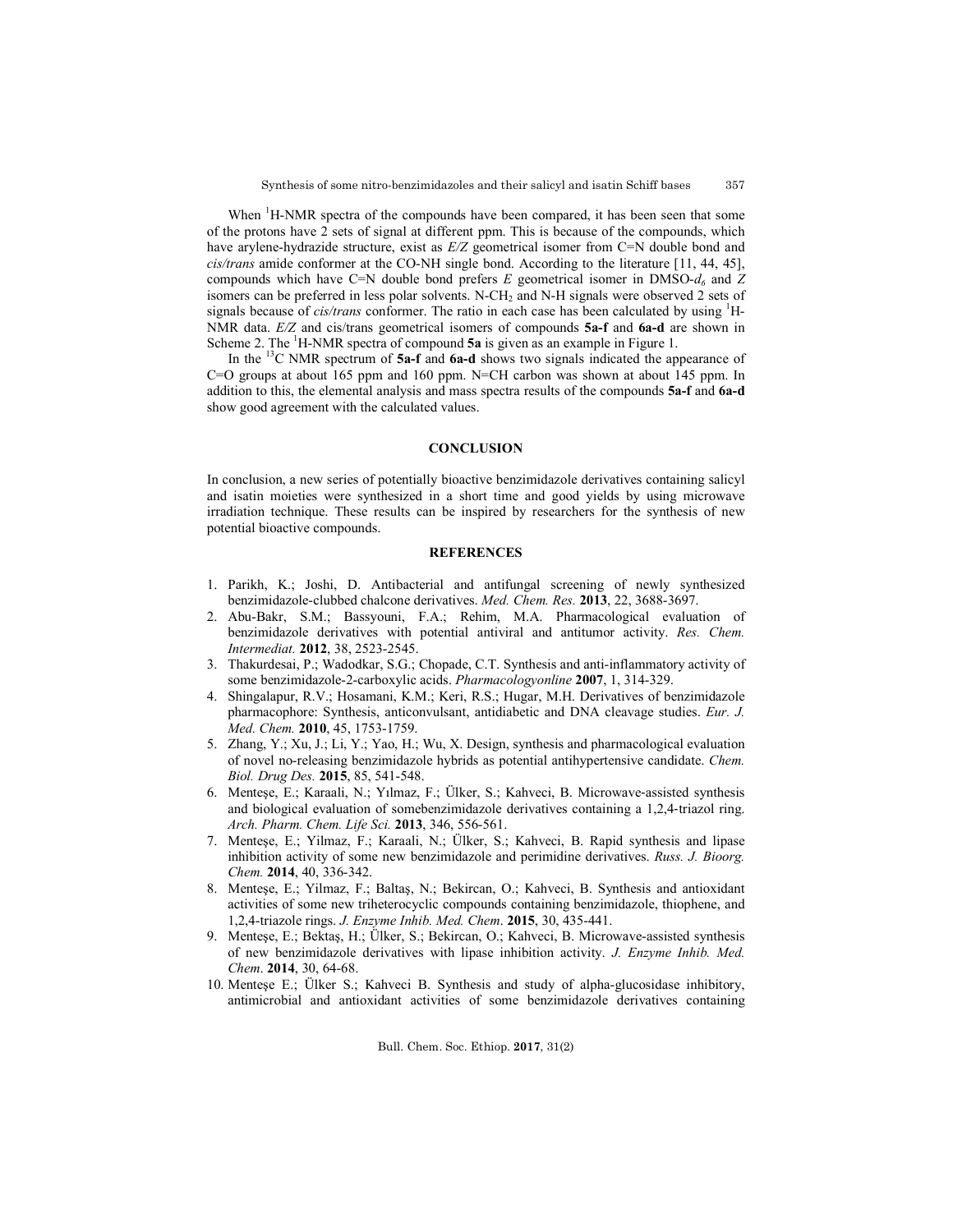triazole, thiadiazole, oxadiazole, and morpholine rings. *Chem. Heterocycl. Comp*. **2015**, 50, 1671-1682.

- 11. Kahveci, B.; Yılmaz, F.; Menteşe, E.; Özil, M.; Karaoğlu, Ş. A. Microwave-assisted synthesis of some novel benzimidazole derivatives containing imine function and evaluation of their antimicrobial activity. *J. Heterocycl. Chem.* **2014**, 51, 982-990.
- 12. Kahveci, B.; Menteşe, E.; Özil, M.; Ülker, S.; Ertürk, M. An efficient synthesis of benzimidazoles via a microwave technique and evaluation of their biological activities. *Monatsh. Chem*. **2013**, 144, 993-1001.
- 13. Usta, A.; Yılmaz, F.; Kapucu, G.; Baltas, N.; Menteşe, E. Synthesis of some new benzimidazole derivatives with their antioxidant activities. *Lett. Org. Chem.* **2015**, 12, 227- 232.
- 14. Karaali, N.; Menteşe, E. Synthesis and study of antitumor activity of some new 2-(4 methoxybenzyl)-1h-benzımıdazole derivatives bearing triazole, oxadiazole and ethanol moiety. *Rev. Roum. Chim.* **2016**, 61, 187-192.
- 15. Mentese, E.; Bekircan, O.; Islamoglu, F.; Beris, F.B. Microwave assisted synthesis of some novel 2-(3-chlorobenzyl)-1H-benzimidazole derivatives and determination of their antimicrobial activity and  $pK_a$  values. *Rev. Chim. Bucharest* 2015, 66, 25-31.
- 16. Williams, D.R. Metals, ligands, and cancer. *Chem. Rev.* **1972**, 72, 203-213.
- 17. Campos, A.; Anacona J.R.; Campos-Vallette, M.M. Synthesis and IR study of a zinc(II) complex containing a tetradentate macrocyclic Schiff base ligand: Antifungal properties. *Group. Metal Chem*. **1999**, 22, 283-288.
- 18. Sari, N.; Arslan, S.; Logoglu, E.; Sakiyan, *I.* Antibacterial activities of some new amino acid-Schiff bases. *G. U. J. Sci.* **2003**, 16, 283-288.
- 19. Verma, M.; Pandeya, S.N.; Singh, K.N.; Stabler, J.P. Anticonvulsant activity of Schiff bases of isatin derivatives. *Acta Pharm.* **2004**, 54, 49-56.
- 20. Cozzi, P.G. Metal–salen Schiff base complexes in catalysis: Practical aspects. *Chem. Soc. Rev.* **2004**, 33, 410-421.
- 21. Chandra, S.; Sangeetika, J. EPR and electronic spectral studies on copper(II) complexes of some N-O donor ligands. *J. Indian Chem. Soc*. **2004**, 81, 203-206.
- 22. Kahveci, B.; Menteşe, E.; Akkaya, E.; Yılmaz, F.; Doğan, İ.S.; Özel, A. Synthesis of some novel 1,2,4-triazol-3-one derivatives bearing the salicyl moiety and their anticonvulsant activities. *Arch. Pharm. Chem. Life Sci.* **2014**, 347, 449-455.
- 23. Pandeya, S.N.; Smitha, S.; Jyoti, M.; Sridhar, S.K. Biological activities of isatin and its derivatives. *Acta Pharm.* **2005**, 55, 27-46.
- 24. Pandey, V.K.; Dwivedi, A.; Pandey, O.P.; Sengupta, S.K. Organophosphorus derivatives containing isatin-3-hydrazones as chemotherapeutants against fungal pathogens of sugarcane. *J. Agric. Food Chem.* **2008**, 56, 10779-10784.
- 25. Wang, J.; Tan, H.; Li, Y.; Li, Z.; Guddat, L.W. Chemical synthesis, in vitro acetohydroxyacid synthase (AHAS) inhibition, herbicidal activity, and computational studies of isatin derivatives. *J. Agric. Food Chem*. **2011**, 59, 9892-9900.
- 26. Menteşe, E.; Yılmaz, F.; İslamoğlu, F.; Kahveci B. Rapid and efficient synthesis of a new series of 2-aryl-5-fluoro-6(4-phenylpiperazin-1-yl)-1H-benzimidazoles using microwave heating. *J. Chem. Res.-S* **2015**, 39, 206-208.
- 27. Kahveci, B.; Sosan, N.; Mentese, E., Yılmaz F. Microwave-assisted synthesis of some novel benzimıdazole compounds containing oxadıazole moiety. *Rev. Roum. Chim.* **2013**, 58, 511- 515.
- 28. Mentese, E.; Kahveci, B. Microwave-assisted synthesis of some 2-substituted quinazolin-4(3H)-one derivatives from iminoester hydrochlorıdes. *Rev. Roum. Chim*. **2014**, 59, 147- 150.

358